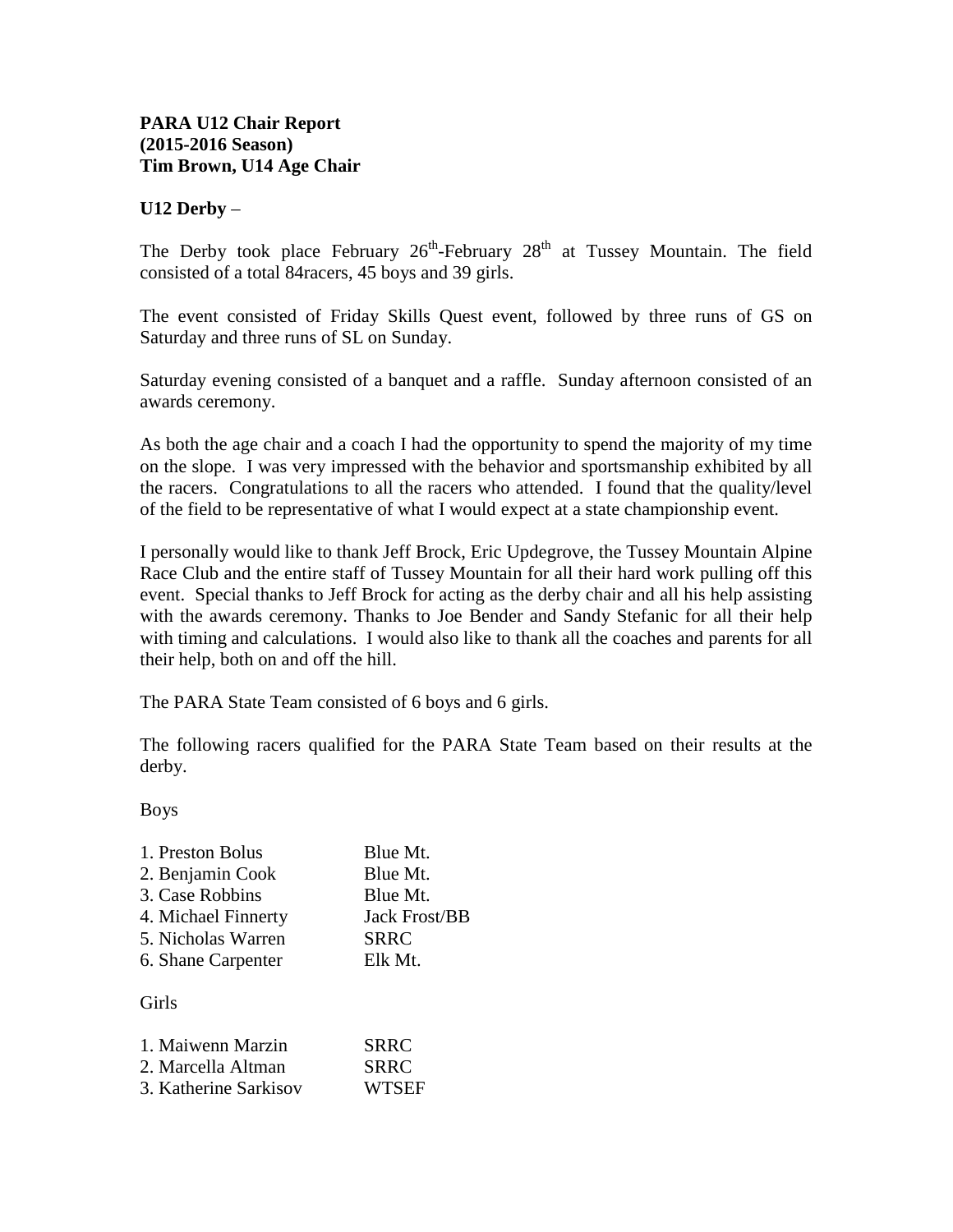| 4. Grayson Honig    | WPRC        |
|---------------------|-------------|
| 5. Julia Bennett    | <b>SRRC</b> |
| 6. Allison Mitchell | <b>SRRC</b> |

## **Francis Piche Invitational** –

The Francis Piche Invitational was held at Gunstock Ski Area on March 9<sup>th</sup> through the 13<sup>th</sup>. This year's PARA's quota consisted of a total of 36 racers. This year's quota was allocated as 10 U12 boys, 10 U12 girls, 8 U14 boys and 8 U14 girls.

PARA sent a total of 20 U12 racers. The event consisted of two optional training days on Wednesday and Thursday, a training day on Friday, GS race on Saturday and a slalom race on Sunday.

Lee Gonder, Jim Pottinger, Sarah Johnston and Tom Yen attended as the PARA coaches. Special thanks to all the coaches for their efforts communicated with and organizing such a large group of racers and families.

Girls

| 1. Maiwenn Marzin     | <b>SRRC</b>  |
|-----------------------|--------------|
| 2. Marcella Altman    | <b>SRRC</b>  |
| 3. Katherine Sarkisov | <b>WTSEF</b> |
| 4. Grayson Honig      | <b>WPRC</b>  |
| 5. Julia Bennett      | <b>SRRC</b>  |
| 6. Allison Mitchell   | <b>SRRC</b>  |
| 7. Summer Saifee      | <b>WPRC</b>  |
| 8. Carolyn Mole       | <b>WPRC</b>  |
| 9. Dahlia Saifee      | <b>WPRC</b>  |
| 10. Molly Strohl      | Blue Mt.     |
|                       |              |

Boys

| Blue Mt.             |
|----------------------|
| Blue Mt.             |
| Blue Mt.             |
| <b>Jack Frost/BB</b> |
| <b>SRRC</b>          |
| Elk Mt.              |
| Blue Mt.             |
| Blue Mt.             |
| <b>WPRC</b>          |
| <b>SRRC</b>          |
|                      |